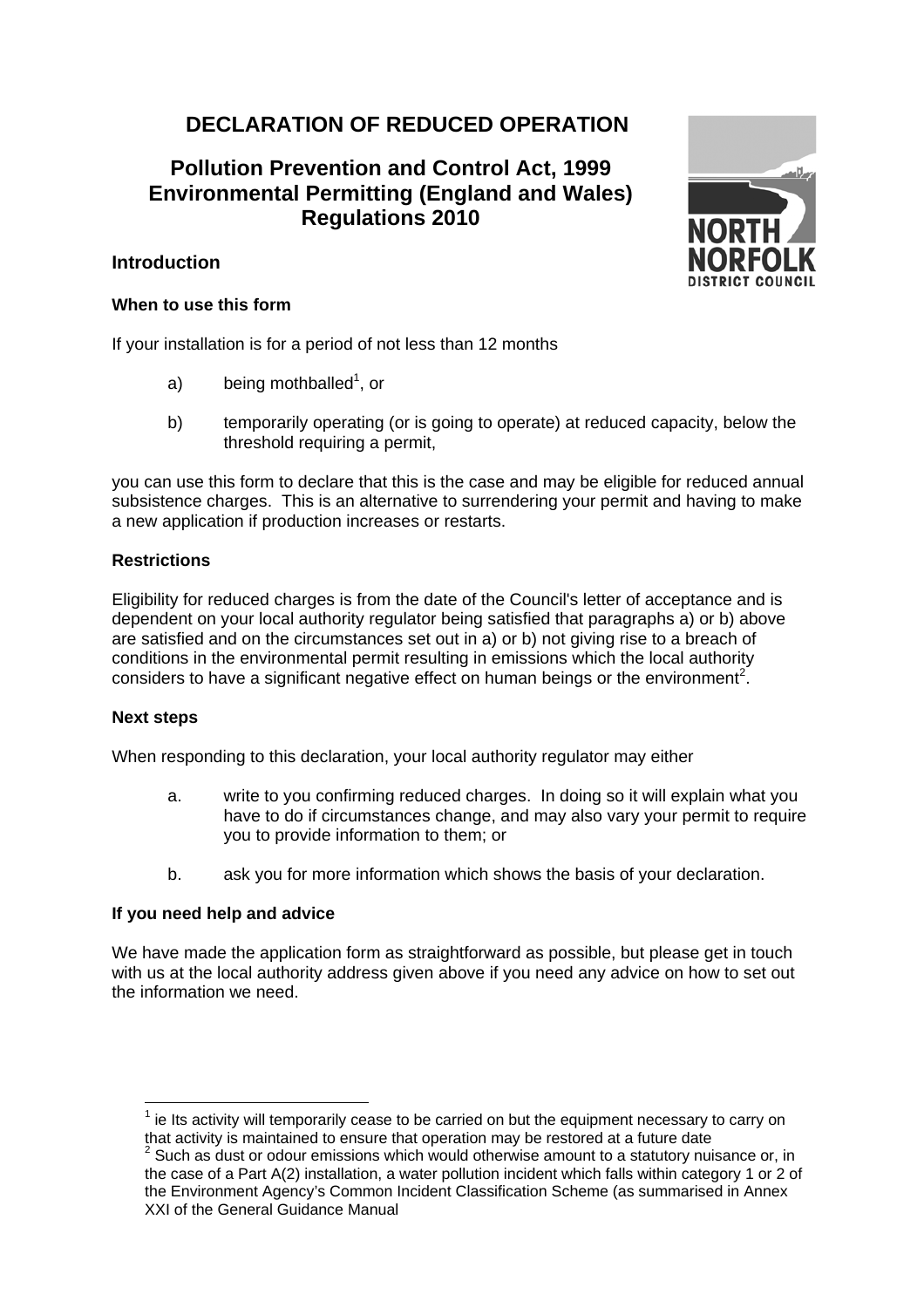| LAPPC application form: to be completed by the operator |                   |               |  |  |  |
|---------------------------------------------------------|-------------------|---------------|--|--|--|
| For Local Authority use                                 |                   |               |  |  |  |
| Application reference                                   | Officer reference | Date received |  |  |  |

1. Name of the installation and operator

| Name of Installation |  |  |
|----------------------|--|--|
| Name of Operator     |  |  |

- 2. Permit reference
- 3. Name and contact details of person completing this form.

| Name:      |                   |  |
|------------|-------------------|--|
| Address:   |                   |  |
|            |                   |  |
| Post Code: | Telephone Number: |  |

4. I/We hereby declare that the activity by the operator at the permitted installation (see 1 above) meets the qualifying criteria for reduced quarterly / annual subsistence charges in that it is:

EITHER

- a) being mothballed for a period of not less than 12 months; or
- b) temporarily being carried on (or will be carried on from \_\_\_\_\_\_\_\_\_\_ [date]) at below the threshold requiring a permit for a period of not less than 12 months.

Signature of current operator(s). *Please note that each individual operator must sign the declaration themselves, even if an agent is acting on their behalf.* 

5. I/We certify that the information in this declaration is correct.

| Signature | Signature |  |
|-----------|-----------|--|
| Name      | Name      |  |
| Position  | Position  |  |
| Date      | Date      |  |